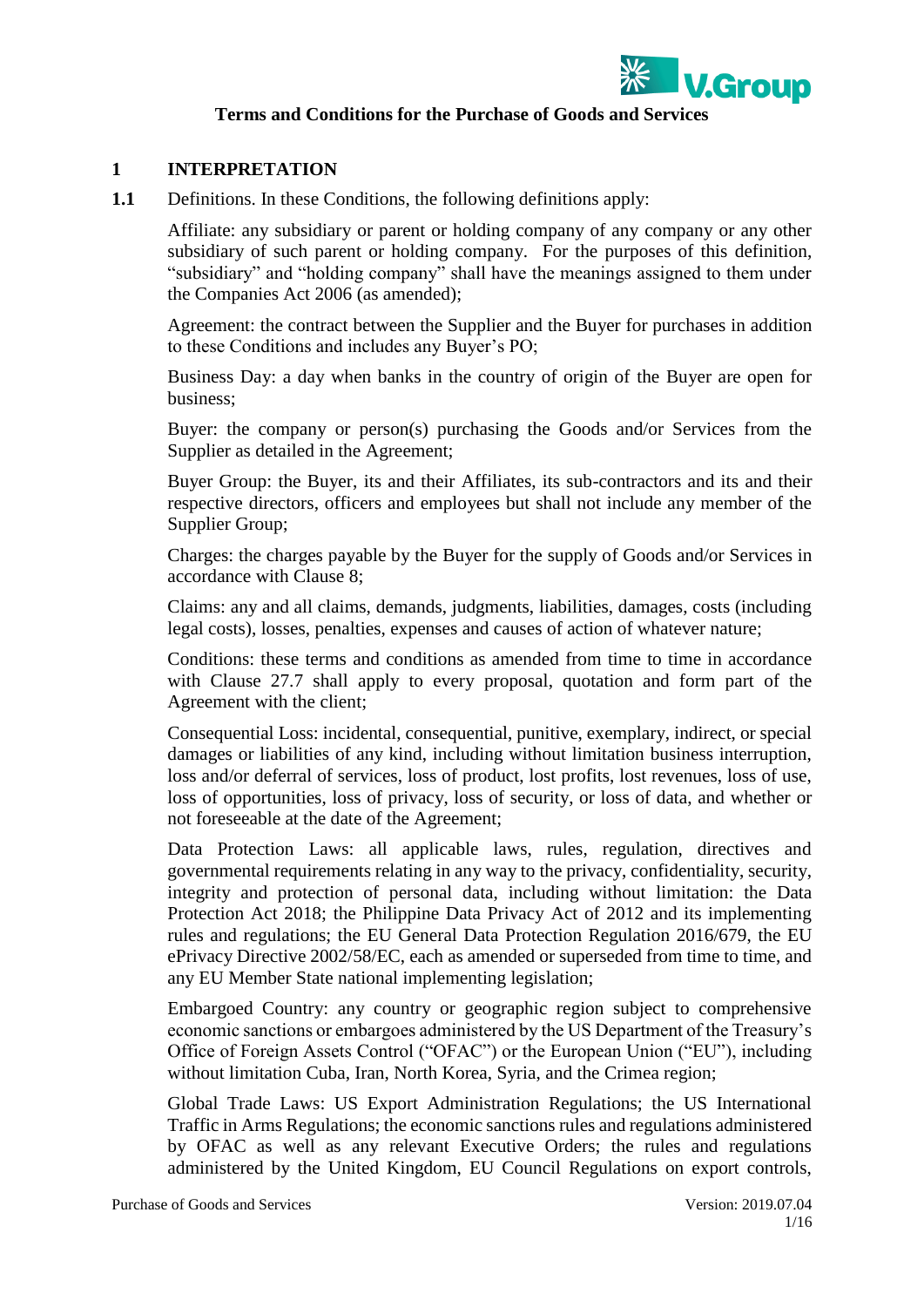including Nos. 428/2009, 267/2012; other EU Council sanctions regulations, as implemented in EU Member States; United Nations sanctions policies; all relevant regulations made under any of the foregoing; and other applicable economic sanctions or export and import control laws;

Goods: the goods provided by the Supplier to the Buyer as set out in the PO;

HSEQ: health, safety, environment and quality;

HSEQ Requirements: all requirements, regulations, practices; policies and procedures applicable at the Buyer's site; Affiliate or third party premises at which the Goods and/or Services are supplied or performed from time to time in so far as they relate to HSEQ matters;

Intellectual Property Rights: patents, rights to inventions, copyright and related rights, trade marks, business names and domain names, rights in get-up, goodwill and the right to sue for passing off, rights in designs, database rights, rights to use, and protect the confidentiality of, confidential information (including know-how), and all other intellectual property rights, in each case whether registered or unregistered and including all applications and rights to apply for and be granted, renewals or extensions of, and rights to claim priority from, such rights and all similar or equivalent rights or forms of protection which subsist or will subsist now or in the future in any part of the world;

Main Agreement: the contract as between the Buyer and its client (if applicable);

PO: an order for the supply of Goods and/or Services placed by the Buyer and which incorporates these Conditions;

Sanctioned Person: at any time: (a) any person or entity included on: OFAC's Specially Designated Nationals and Blocked Persons List, the Sectoral Sanctions Identifications List, or the Foreign Sanctions Evaders List; the EU's Consolidated List of Sanctions Targets; or any similar list; (b) any person resident in, or entity organised under the laws of, an Embargoed Country; or (c) any person or entity majority-owned or controlled or acting on behalf of any of the foregoing;

Supplier Materials: all materials, equipment, documents and other property of the Supplier;

Services: the services provided by the Supplier to the Buyer as set out in the PO;

Specification: any specification for the Goods and/or Services, including any related plans and drawings that are agreed by the Buyer and Supplier;

Sub-Contractor: any party (other than the Supplier) with whom the Supplier has a contract for performance of any part of the Services, or with whom the Supplier has a contract (other than as set out in the Agreement) for performance of services relating to the Supplier, and, shall extend to include such party's sub-contractors and vendors;

Supplier: the company or person(s) who provides Goods and/or Services to the Buyer as detailed in the Agreement;

Supplier Group: the Supplier, its and their Affiliates, its Sub-Contractors and its and their respective directors, officers and employees but shall not include any member of the Buyer Group;

Supplier Vessel: a vessel either owned or chartered by the Supplier and used in connection with the Services under the Agreement;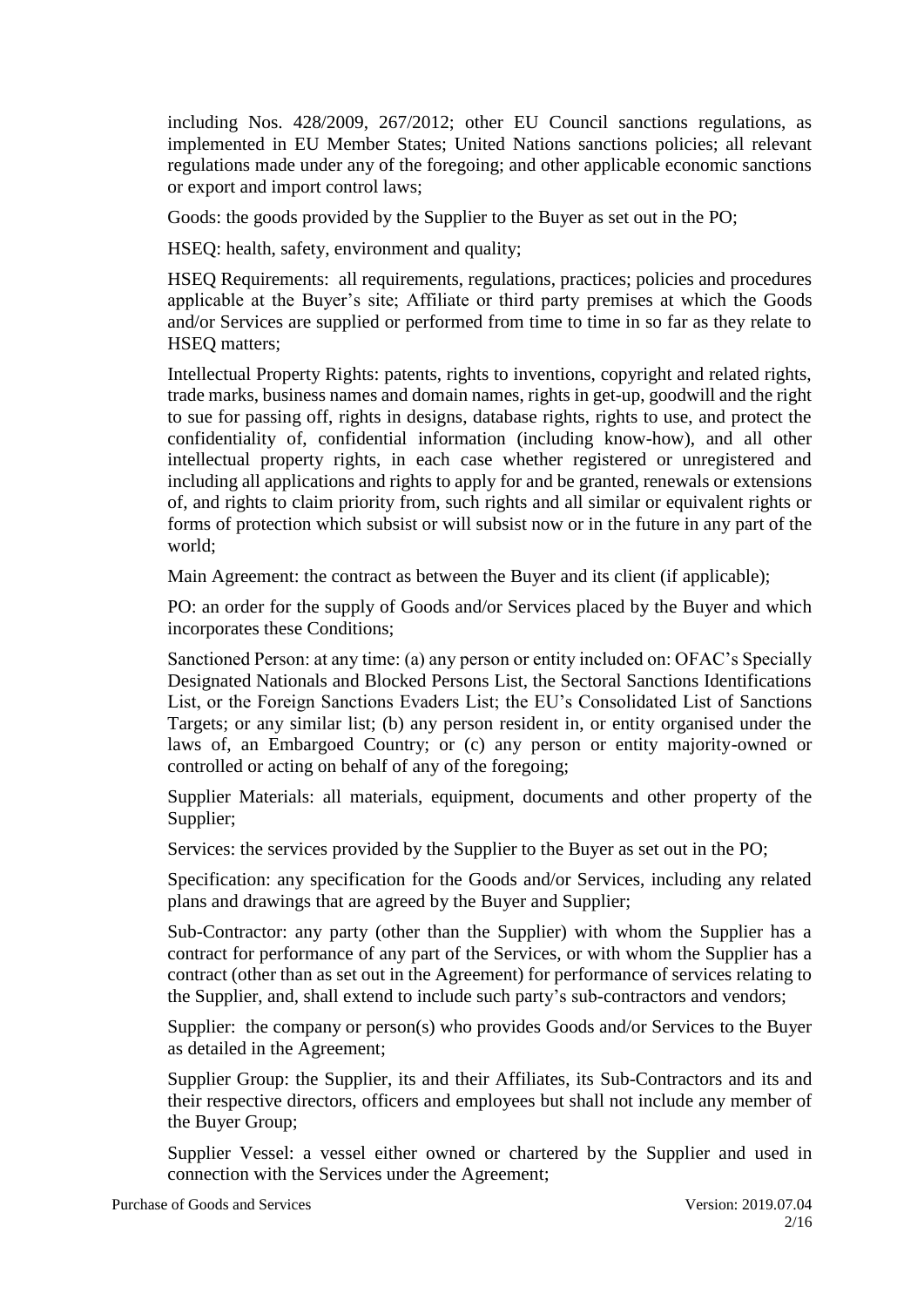Tax: any tax, levy, impost, duty or other charge, fee, deduction or withholding of a similar nature including, without limitation, import tax and duties, income tax or social security withholding (including any penalty, surcharge or interest payable in connection with the failure to pay, or delay in paying, any of these).

**1.2** Words denoting the singular shall include the plural and vice versa.

# **2 AGREEMENT**

- **2.1** The Buyer agrees to purchase the Goods and/or Services from the Supplier and the Supplier agrees to supply the Goods and/or Services in accordance with the terms and conditions set out in these Conditions and the PO (which together constitute the Agreement).
- **2.2** Where the contemplated relationship is one involving the sub-contracting of Services or the provision of Goods, then the Supplier agrees to be bound on a back to back basis by the terms and conditions of the Main Agreement as may be applicable and which are deemed incorporated herein. Where such terms and conditions are inconsistent with the Conditions herein, the terms and conditions of the Main Agreement shall prevail.

# **3 ACCEPTANCE OF PURCHASE ORDER**

**3.1** The PO shall not be binding upon the Buyer until these Conditions are accepted by receipt of a signed order acceptance or accepted by commencement of the Services/provision of the Goods whichever is the earlier. The Buyer reserves the right to reject any acceptance, which is received by the Buyer more than fourteen working days after the date of the PO. These Conditions shall have precedence over any other purported conditions appearing on any document or correspondence from the Supplier, and any such other purported conditions shall have no effect whatsoever except insofar as they are expressly agreed by the Buyer.

# **4 SUPPLY OF GOODS**

- **4.1** The Supplier shall ensure that the Goods shall:
	- **(a)** correspond with their description and any applicable Goods Specification;
	- **(b)** be of satisfactory quality (within the meaning of the Sale of Goods Act 1979 and the Supply of Goods and Services Act 1982) and fit for any purpose held out by the Supplier or made known to the Supplier by the Buyer, expressly or by implication, and in this respect the Buyer relies on the Supplier's skill and judgement:
	- **(c)** where applicable, be free from defects in design, materials and workmanship;
	- **(d)** and remain so for 12 months after delivery; and
	- **(e)** comply with all applicable statutory and regulatory requirements relating to the manufacture, labelling, packaging, storage, handling and delivery of the Goods.
- **4.2** The Supplier shall ensure that at all times it has and maintains all the licences, permissions, authorisations, consent and permits that it needs to carry out its obligations under the Agreement in respect of the Goods.
- **4.3** The Buyer shall have the right to inspect and test the Goods at any time before the Date of Delivery. If following such inspection or testing the Buyer considers that the Goods do not conform or are unlikely to conform to the Supplier's undertakings at Clause 4.1, the Buyer shall inform the Supplier and the Supplier shall immediately take such remedial action as is necessary to ensure compliance.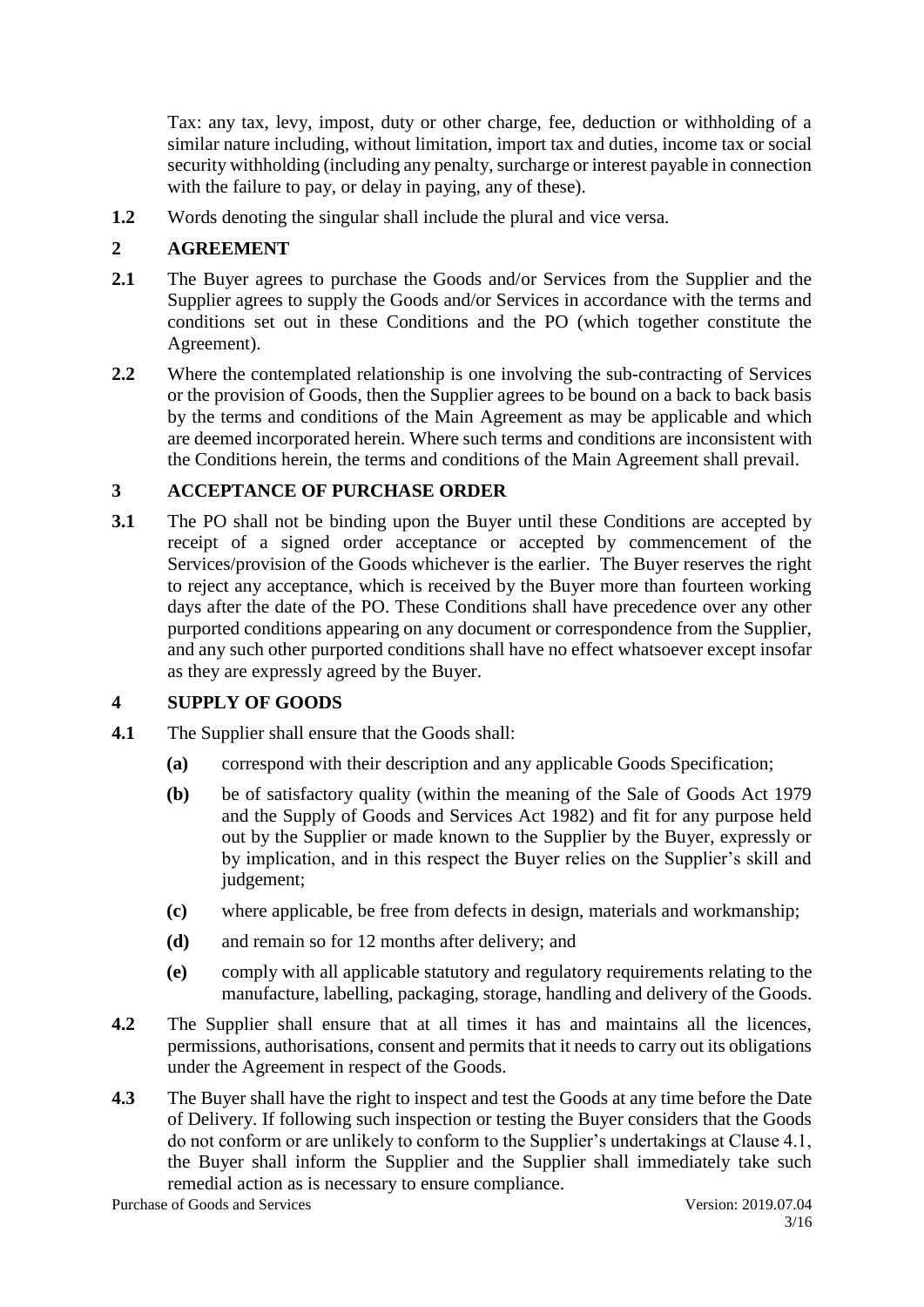**4.4** Notwithstanding any such inspection or testing, the Supplier shall remain fully responsible for the Goods and any such inspection or testing shall not reduce or otherwise affect the Supplier's obligations under the Agreement, and the Buyer shall have the right to conduct further inspections and tests after the Supplier has carried out its remedial actions.

### **5 DELIVERY & OWNERSHIP OF GOODS**

- **5.1** The Supplier shall deliver the Goods:
	- **(a)** on the date specified in the Agreement unless otherwise agreed by the Parties (the "Date of Delivery");
	- **(b)** to the premises or such other location as set out in the Agreement or as instructed by the Buyer before delivery (the "Delivery Location"); and
	- **(c)** during the Buyer's normal hours of business or as instructed by the Buyer.
- **5.2** Delivery of the Goods shall be completed on the completion of unloading of the Goods at the Delivery Location.
- **5.3** The Supplier shall ensure that:
	- **(a)** the Goods are properly packed and secured in such a manner as to enable them to reach the Delivery Location in good condition;
	- **(b)** the delivery of the Goods is accompanied by a delivery note which shows the date of the PO, the PO number, the type and quantity of the Goods, special storage instructions (if any) and, if the Goods are being delivered in instalments, the outstanding balance of Goods remaining to be delivered; and
	- **(c)** if the Supplier requires the Buyer to return any packaging material for the Goods to the Supplier, that fact is clearly stated on the delivery note. Any such packaging material shall only be returned to the Supplier at the cost of the Supplier.
- **5.4** If the Supplier:
	- **(a)** delivers less than 95% of the quantity of Goods ordered, the Buyer may reject the Goods; or
	- **(b)** delivers more than 105% of the quantity of Goods ordered, the Buyer may at its sole discretion reject the Goods or the excess Goods.
- **5.5** Any rejected Goods shall be returnable at the Supplier's risk and expense. If the Supplier delivers more or less the quantity of Goods ordered and the Buyer accepts the delivery, a pro rata adjustment shall be made to the Charges for the Goods.
- **5.6** The Supplier shall not deliver the Goods in instalments without the Buyer's prior written consent. Where it is agreed that the Goods are delivered by instalments, they may be invoiced and paid for separately.
- **5.7** Title and risk in the Goods shall pass to the Buyer on completion of delivery on the Date of Delivery.

# **6 SUPPLY OF SERVICES**

**6.1** The Supplier shall supply the Services to the Buyer in accordance with the Agreement in all material respects.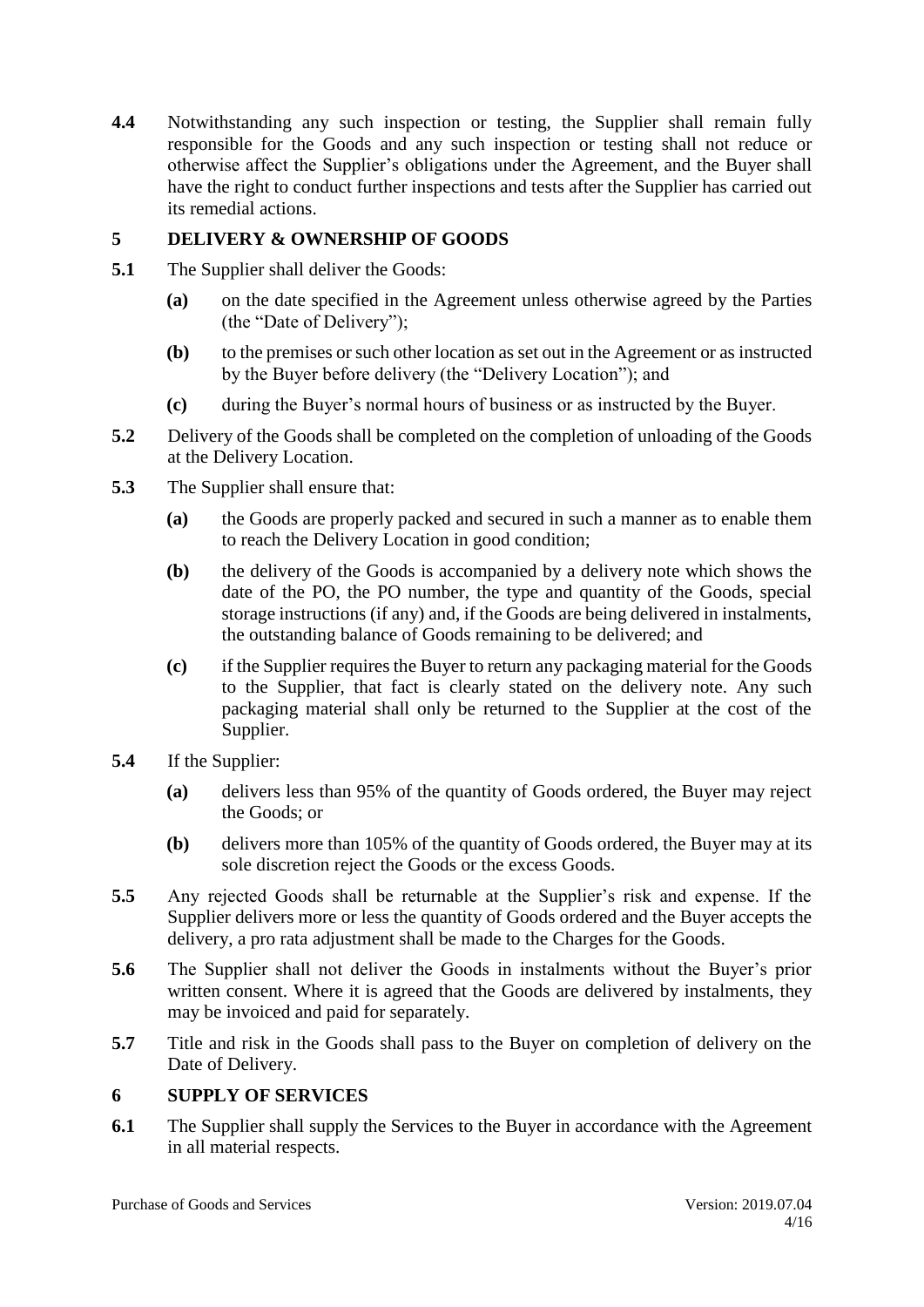- **6.2** The Supplier shall meet any performance dates specified in the Agreement or notified to the Supplier by the Buyer.
- **6.3** In providing the Services, the Supplier shall:
	- **(a)** cooperate with the Buyer in all matters relating to the Services, and comply with all instructions of the Buyer;
	- **(b)** perform the Services with the best care, skill and diligence with best practice in the Supplier's industry, profession or trade;
	- **(c)** use personnel who are suitably skilled and experienced to perform tasks assigned to them, and in sufficient number to ensure that the Supplier's obligations are fulfilled in accordance with the Agreement;
	- **(d)** ensure that the Services will conform with all descriptions and Specifications and that the Goods shall be fit for any purpose expressly or impliedly made know to the Supplier by the Buyer;
	- **(e)** provide all equipment, tools and vehicles and such other items as are required to provide the Services;
	- **(f)** use the best quality goods, materials, standards and techniques, and ensure that the Goods, and all goods and materials supplied and used in the Services or transferred to the Buyer, will be free from defects in workmanship, installation and design;
	- **(g)** obtain and at all times maintain all necessary licences, consents permissions and approvals, and comply with all applicable laws and regulations; and
	- **(h)** not omit or do anything which may cause the Buyer to lose any licence, authority, consent or permission upon which it relies for the purposes of conducting its business.

# **7 BUYER'S OBLIGATIONS**

- **7.1** The Buyer shall:
	- **(a)** ensure that the terms of the Agreement and any information provided in the Agreement are complete and accurate;
	- **(b)** cooperate with the Supplier in all matters relating to the Goods and/or Services within a reasonable time;
	- **(c)** provide the Supplier with such information and materials as the Supplier may reasonably require within a reasonable time to supply the Goods and/or Services, and ensure that such information is accurate in all material respects; and
	- **(d)** appoint a named representative who will be responsible for liaison between the Buyer's organisation and the Supplier's organisation who can enter into legally binding agreements with the Supplier.

### **8 CHARGES AND PAYMENT**

- **8.1** The Charges for the Goods and/or Services:
	- **(a)** shall be as set out in the Agreement or, if no price is quoted, the price set out in the Supplier's published price list in force as at the Date of Delivery;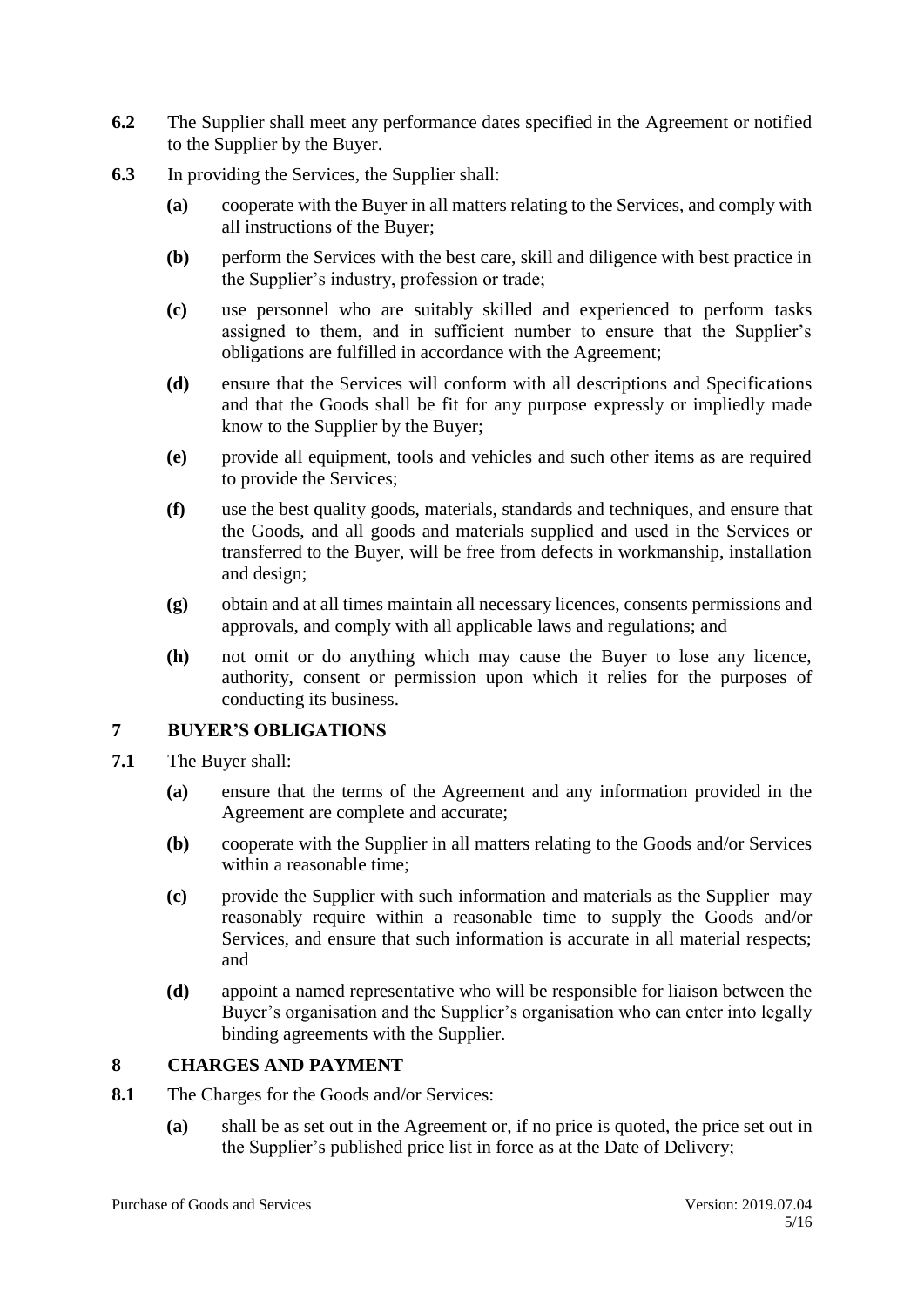- **(b)** shall be inclusive of the costs of packaging, insurance and carriage of the Goods, unless otherwise agreed in writing by the Buyer. No extra charges shall be effective unless agreed in writing and signed by the Buyer;
- **(c)** shall be set out in the Agreement, and shall be the full and exclusive remuneration of the Supplier in respect of the performance of Services. Unless otherwise agreed in writing by the Buyer, the Charges shall include every cost and expense of the Supplier directly or indirectly incurred in connection with the performance of Services;
- **(d)** in respect of Goods, shall be invoiced by the Supplier to the Buyer within 30 days after the Date of Delivery;
- **(e)** in respect of Services, shall be invoiced by the Supplier to the Buyer within 30 days of completion of the Services;
- **(f)** shall be sent in an invoice directly to the Buyer at the address and for the attention of such persons indicated in the Agreement to receive invoices;
- **(g)** payable by the Buyer under the Agreement are exclusive of amounts in respect of value added tax ("VAT") chargeable for the time being and any local taxes that may apply. Where any taxable supply for VAT purposes is made under the Agreement by the Supplier to the Buyer, the Buyer shall, on receipt of a valid VAT invoice from the Supplier, pay to the Supplier such additional amounts in respect of VAT as are chargeable on the supply of the Goods and/or Services at the same time as payment is due for the supply of the Goods and/or Services.
- **8.2** In respect of the Charges:
	- **(a)** the invoices must be received by the Buyer within the time period set out in Clauses 8.1(d) and/or (e), and in the event that an invoice is not received within the aforesaid time period, the Buyer shall not be liable to pay that invoice;
	- **(b)** Supplier shall maintain complete and accurate records of the time spent and materials used by the Supplier in providing the Services and the Supplier shall allow the Buyer to inspect such records at all reasonable times on request;
	- **(c)** Buyer reserves the right to set off payments against any invoice amount which is in dispute or owed by the Supplier. Any exercise by the Buyer of its rights under this Clause shall not limit or affect any other rights or remedies available to it under the Agreement.

### **9 INTELLECTUAL PROPERTY RIGHTS**

- **9.1** In respect of the Goods and any Goods that are transferred to the Buyer as part of the Services under the Agreement, the Supplier warrants that it has full and clear unencumbered title to all such items and that at the Date of Delivery of such items to the Buyer, it will have full and unrestricted rights to sell and transfer all such items to the Buyer.
- **9.2** The Supplier assigns to the Buyer, with full title guarantee and free from all third party rights, all Intellectual Property Rights in the products of the Services, including for avoidance of doubt, the Goods.
- **9.3** The Buyer acknowledges that, in respect of any third party Intellectual Property Rights, the Buyer's use of any such Intellectual Property Rights is conditional on the Supplier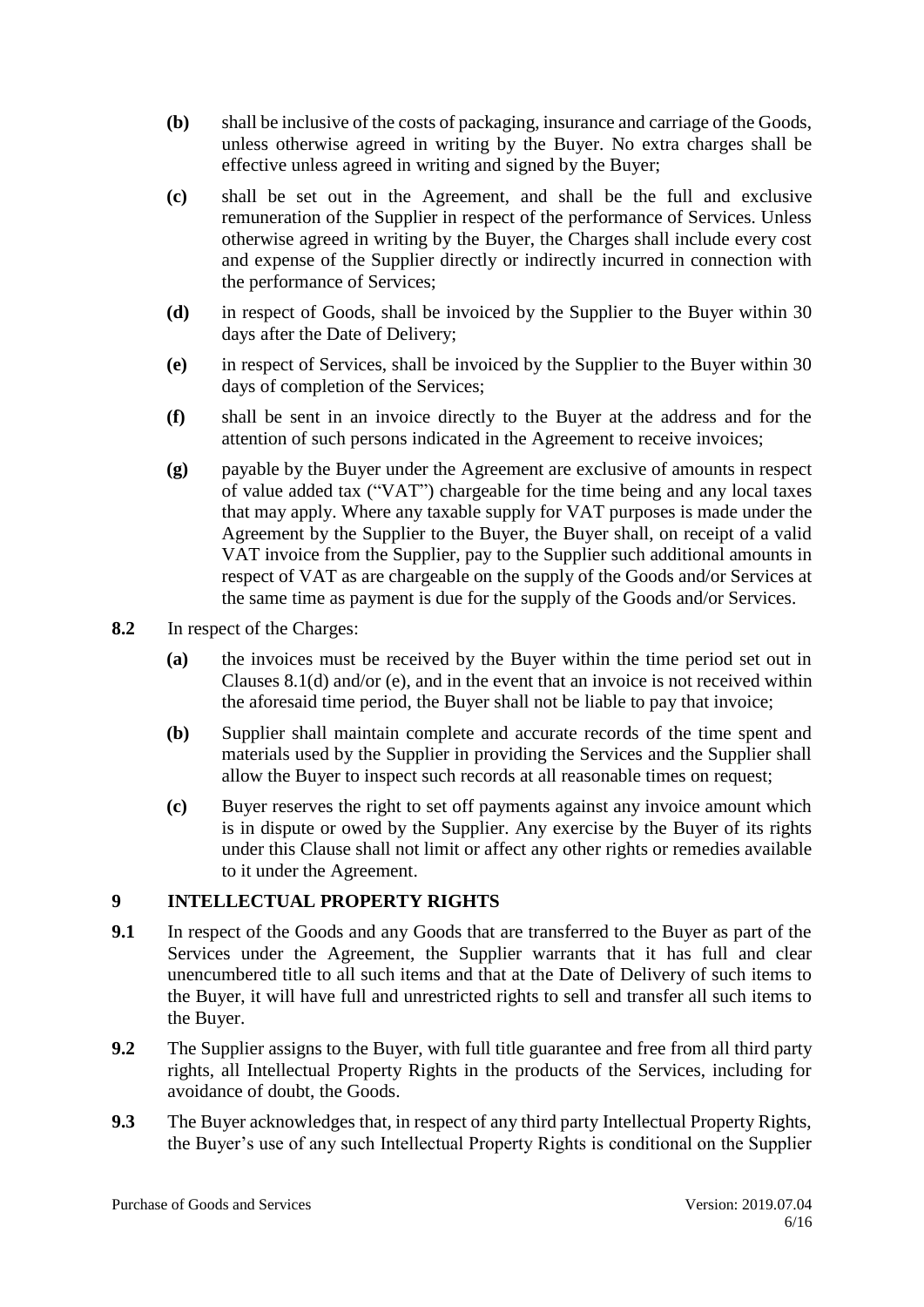obtaining a written licence from the relevant licensor on such terms as will entitle the Supplier to license such rights to the Buyer.

**9.4** Without prejudice to any other Clause of the Agreement, the Supplier shall indemnify and hold harmless the Buyer and any of the Buyer's Affiliates against all Claims and in respect of all loss suffered by them as a result of or relating to violations of this Clause. For the avoidance of doubt, Clause 14 shall not apply in respect of a party's rights of indemnity under this Clause.

### **10 CONFIDENTIALITY**

- **10.1** A party (the "Receiving Party") shall keep in strict confidence all technical or commercial know how, specifications; inventions; processes; reports or initiatives which are of a confidential nature and have been disclosed to the Receiving Party by the other party (the "Disclosing Party"), its employees, agents or subcontractors, and any other confidential information concerning the Disclosing Party's business, its products and services which the Receiving Party may obtain. The Receiving Party shall only disclose such confidential information to those of its employees, agents and subcontractors who need to know it for the purpose of discharging the Receiving Party's obligations under the Agreement, and shall ensure that such employees, agents and subcontractors comply with the obligations set out in this Clause as though they were a party to the Agreement. The Receiving Party may also disclose such of the Disclosing Party's confidential information as is required to be disclosed by law, any governmental or regulatory authority or by a court of competent jurisdiction. This Clause 10 shall survive termination of the Agreement.
- **10.2** Without prejudice to any other Clause of the Agreement, the Supplier shall indemnify and hold harmless the Buyer and any of the Buyer's Affiliates against all Claims and in respect of all loss suffered by them as a result of or relating to violations of this Clause. For the avoidance of doubt, Clause 14 shall not apply in respect of a party's rights of indemnity under this Clause.

### **11 SUBCONTRACTING AND ASSIGNING**

- **11.1** The Supplier shall:
	- **(a)** not sub-contract or assign all or any part of its rights, liabilities or obligations under the Agreement without the written consent of the Buyer; and
	- **(b)** be responsible for the acts, defaults and neglects of any Sub-Contractor as fully as if they were the acts, defaults or neglects of the Supplier itself.

### **12 WARRANTY**

- **12.1** The Supplier warrants and undertakes that:
	- **(a)** the Goods shall be new, of good quality and workmanship, free from defects and fit for the intended purposes, including complying with any applicable regulations and specifications, including applicable standards;
	- **(b)** the Services shall be delivered in accordance with market standards and good professional practices or such other level of standards agreed between the Parties; and
	- **(c)** the Goods and/or Services delivered shall comply with the warranties and undertakings in Clauses 12.1(a) and (b) for a minimum of 12 months from the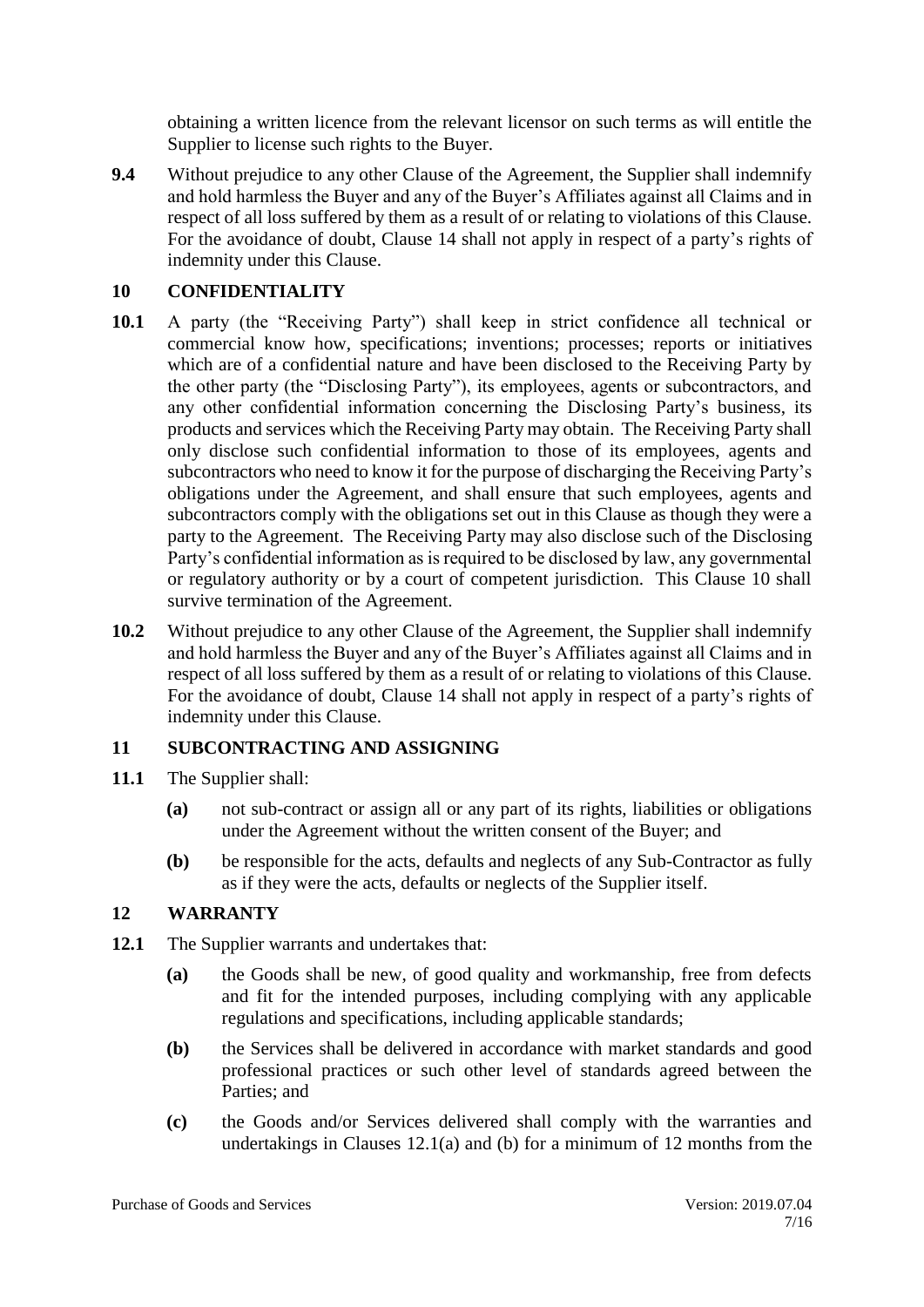Date of Delivery of Goods or performance of Services (the "Warranty Period") whichever is the later.

- **12.2** If the Buyer gives notice in writing to the Supplier during the Warranty Period within a reasonable time of discovery that some or all of the Goods do not comply with the warranty Clause 12.1:
	- **(a)** the Supplier is given a reasonable opportunity of examining such Goods; and
	- **(b)** the Buyer (if asked to do so by the Supplier) returns such Goods to the Supplier at Supplier's cost, the Supplier shall, at its option, repair or replace the defective Goods, or refund the price of the defective Goods in full.
- **12.3** The Warranty Period shall be extended by 12 months for all repaired or replaced Goods and/or re-performed Services.

### **13 LIMITATION OF LIABILITY**

- **13.1** Nothing in these Conditions shall limit or exclude the Supplier's liability for:
	- **(a)** death or personal injury caused by its negligence, or the negligence of its employees, agents or sub-contractors;
	- **(b)** fraud or fraudulent misrepresentation;
	- **(c)** breach of the terms implied by section 2 of the Supply of Goods and Services Act 1982 (title and quiet possession); or
	- **(d)** any liability which cannot be limited or excluded by applicable law.
- **13.2** Notwithstanding any other provisions of the Agreement, the liability of the Supplier under, pursuant to or in connection with the Agreement shall be limited to USD 1,000,000 in respect of any and all Claims arising under or in connection with the Agreement, of whatsoever nature and howsoever arising (including any claim in tort or breach of statutory duty.
- **13.3** For the avoidance of doubt it is intended and agreed that any liability which might otherwise have arisen in tort for negligent misrepresentation or for negligent or innocent misrepresentation whether at common law or under statute is hereby excluded and any remedy that might otherwise have so arisen is rejected.
- **13.4** The terms implied by sections 3 to 5 of the Supply of Goods and Services Act 1982 are, to the fullest extent permitted by law, excluded from the Agreement.
- **13.5** This Clause 13 shall survive termination of the Agreement.

# **14 CONSEQUENTIAL LOSS**

**14.1** Subject to Clauses 9, 10, 13.1, 23, 24, 25 and 26.4, neither party shall be liable to the other for any Consequential Loss whatsoever arising out of or in connection with the performance or non-performance of the Agreement, in contract, tort (including negligence), breach of statutory duty, misrepresentation or otherwise at law. These exclusions will apply under any theory of liability and even if the party was aware (or should have been aware) of the likelihood of such damages or liabilities.

# **15 INDEMNITY**

**15.1** The Supplier Group shall indemnify, defend and hold harmless the Buyer Group in respect of all Claims arising out of or in connection with the performance of the Agreement in respect of: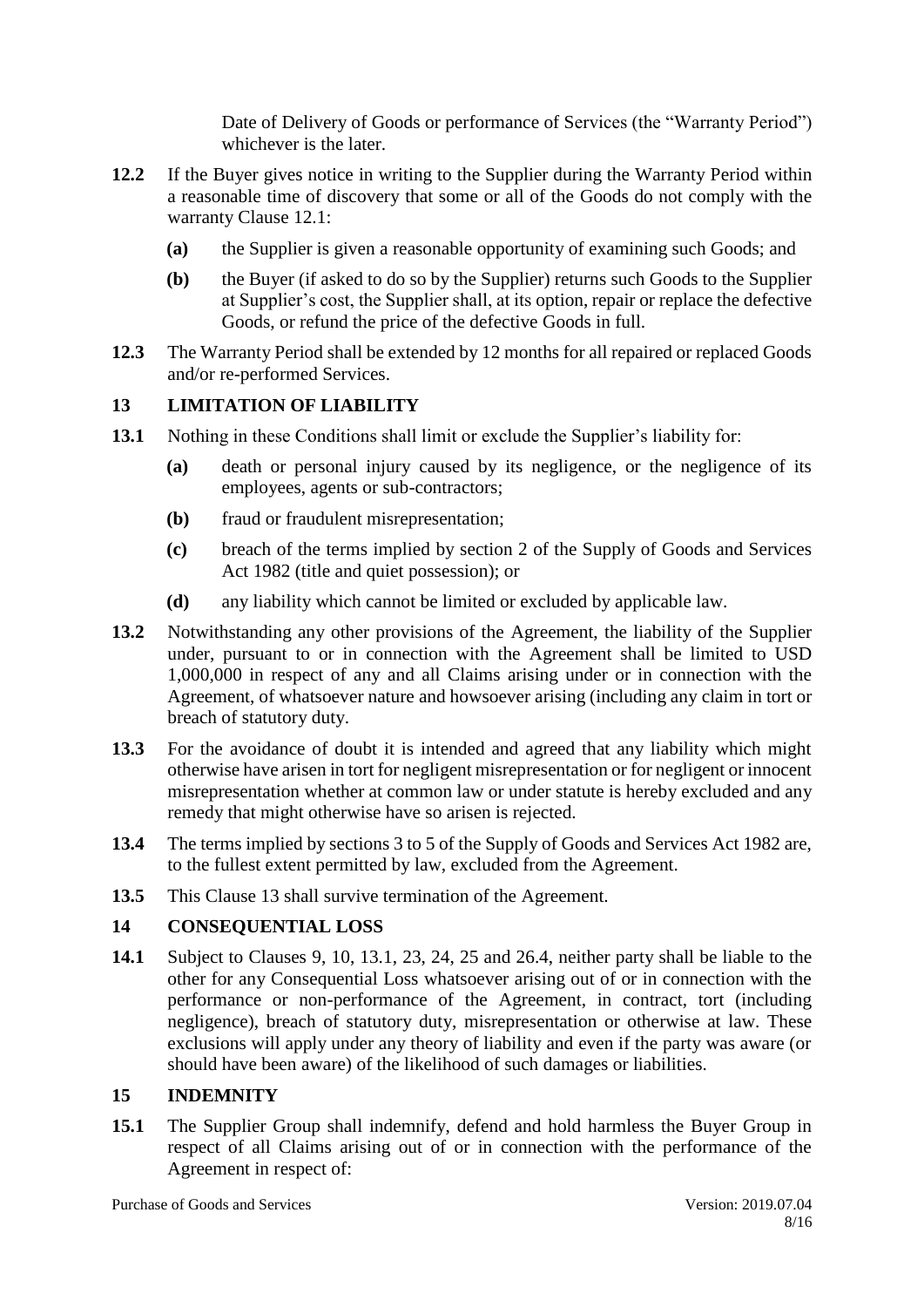- **(a)** loss of or damage to or pollution from the property or Supplier Materials of the Supplier Group;
- **(b)** death, injury or disease of any member of the Supplier Group,

irrespective of the negligence, wilful misconduct or breach of duty (statutory, tortious or otherwise) of the Buyer Group.

- **15.2** The Buyer Group shall indemnify, defend and hold harmless the Supplier Group in respect of all Claims arising out of or in connection with the performance of the Agreement in respect of :
	- **(a)** loss of or damage to or pollution from the property or equipment of the Buyer Group;
	- **(b)** death, injury or disease of any member of the Buyer Group,

irrespective of the negligence, wilful misconduct or breach of duty (statutory, tortious or otherwise) of the Supplier Group.

- **15.3** The Supplier shall deal with any third party disputes that arise in relation to the provision of Goods and/or Services and shall control any Claims and/or dispute settlement procedure in which the Supplier might be involved as a result of the Agreement, provided that the Buyer assists the Supplier when requested regarding the Goods and/or Services. The Supplier shall indemnify the Buyer for all costs relating to the Claims including but not limited to legal costs.
- **15.4** All exclusions and limitations of liability and any indemnities set out in the Agreement shall survive the expiry or termination of the Agreement but only in respect of liabilities which arise and indemnities which are invoked as a result of incidents which occurred prior to the effective date of termination.

#### **16 INSURANCE**

- **16.1** The Supplier shall effect and maintain in full force and effect throughout the duration of the Agreement and any extensions thereto such policies of insurance in terms of coverage and limits with reputable insurers reasonably acceptable to the Buyer as set out below.
- **16.2** The Supplier shall obtain and maintain, as a minimum and where relevant, the insurances set out below:
	- **(a)** employer's liability insurance to cover personnel up to the statutory minimum;
	- **(b)** third party liability insurance including coverage for bodily injury, property damage, premises and operations, independent Suppliers, completed operations, pollution and contractual liability (or their equivalents), with a limit of not less than USD 1,000,000 combined single limit for any one occurrence;
	- **(c)** all risk insurance to the full replacement value of the Supplier's premises, plant machinery and equipment of the Supplier's Vessel (if any), and any other location where equipment, Supplier Materials or supplies are being obtained, stored or used by the Supplier for the purposes of the Agreement including coverage for the property of others in the care, custody, control of the Supplier;
	- **(d)** protection and indemnity insurance (with a limit of not less than USD 50,000,000 per accident on each Supplier Vessel) and if applicable hull and machinery insurance (with a limit of not less than the sound market value of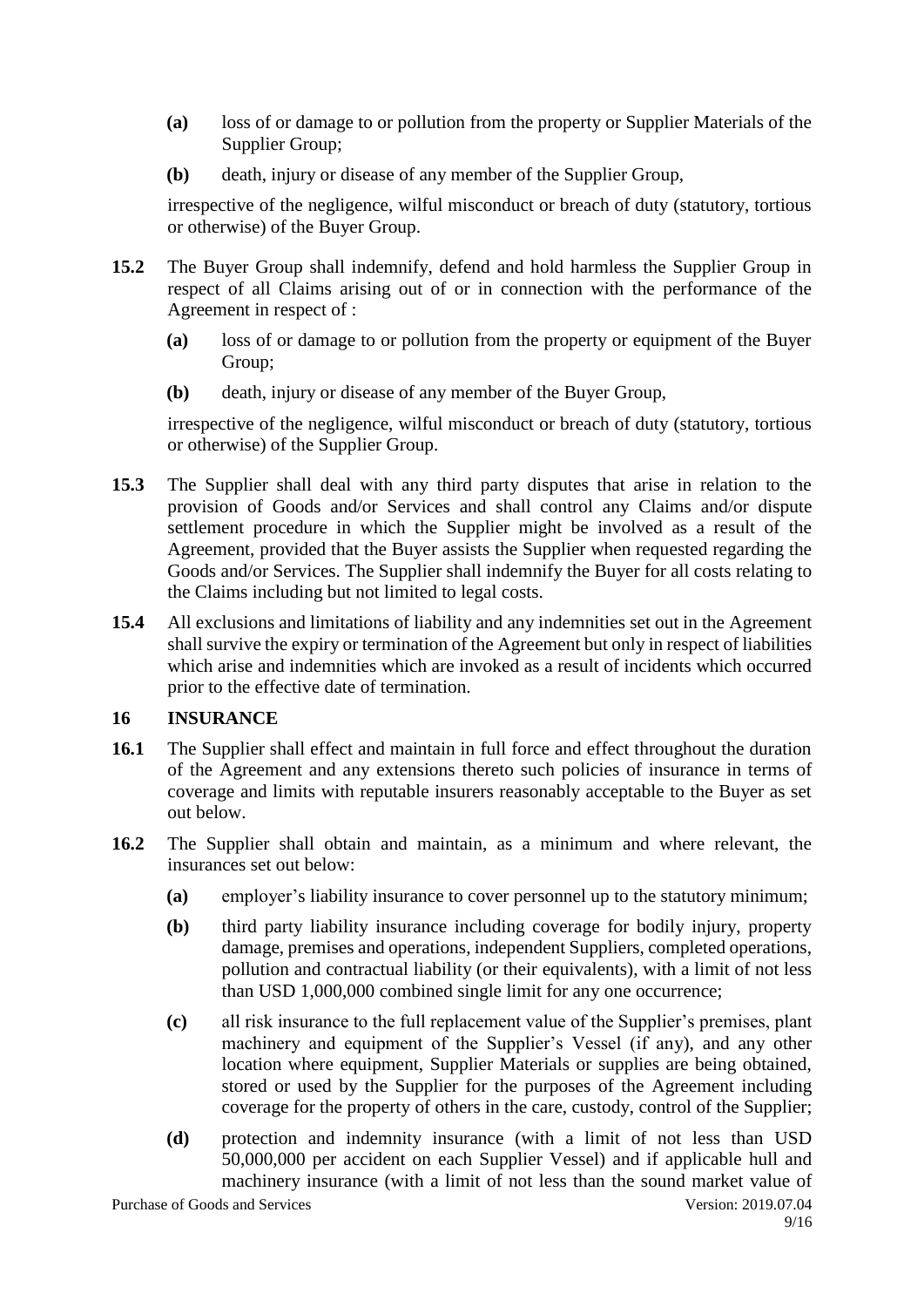each Supplier Vessel) with sound and reputable insurance companies underwriters or associations;

- **(e)** war risks (including but not limited to blocking and trapping, protection and indemnity, terrorism, piracy and crew risks);
- **(f)** professional indemnity insurance;
- **(g)** product liability insurance;
- **(h)** public liability insurance;
- **(i)** where applicable, offshore employers liability insurance to cover personnel offshore up to the statutory minimum;
- **(j)** any other insurances which the Supplier is obliged to carry under applicable laws; and
- **(k)** any additional insurance, which is to be provided at the Buyer's expense, which the Parties to the Agreement agree is required to protect the Buyer's interest, and which the Buyer approves in writing being obtained by the Supplier.
- **16.3** The requirements regarding insurance contained in this Clause shall be without prejudice to and shall not reduce or affect the Supplier's indemnities nor limit the Supplier's liabilities under the Agreement.
- **16.4** Prior to commencement of the Services, the Supplier shall furnish the Buyer with certificates of insurance and thereafter, renewals thereof, as soon as practicable. The Supplier shall notify the Buyer immediately of any material change to or cancellation or threatened cancellation of any such insurances.
- **16.5** Should the Supplier fail or refuse to obtain or maintain any insurances required by this Clause, or fail to provide the Buyer with certificates or have any insurance cover cancelled and fail to obtain alternative insurance (in which case the Supplier must notify the Buyer immediately), the Buyer shall have the right to procure such insurances itself at the Supplier's cost.
- **16.6** Subject to the provisions of Clause 15, the Supplier shall defend, indemnify and hold harmless the Buyer from and against all Claims arising from, relating to or in connection with the failure by the Supplier to observe the provisions of this Clause.
- **16.7** All deductibles shall be payable by the Supplier.

# **17 TERMINATION**

- **17.1** Without limiting its other rights or remedies, either party may terminate the Agreement with immediate effect by giving written notice to the other party if:
	- **(a)** an order is made or resolution passed for the winding up, dissolution, liquidation or bankruptcy of either Party (otherwise than for the purpose of reconstruction or amalgamation) or if a receiver, administrator or similar officer is appointed, or if it suspends payment, ceases to carry on business or makes any special arrangement or composition with its creditors; or
	- **(b)** the Main Agreement (if applicable) is terminated for any reason.
- **17.2** Without limiting its other rights or remedies, the Buyer may terminate the Agreement immediately by written notice if: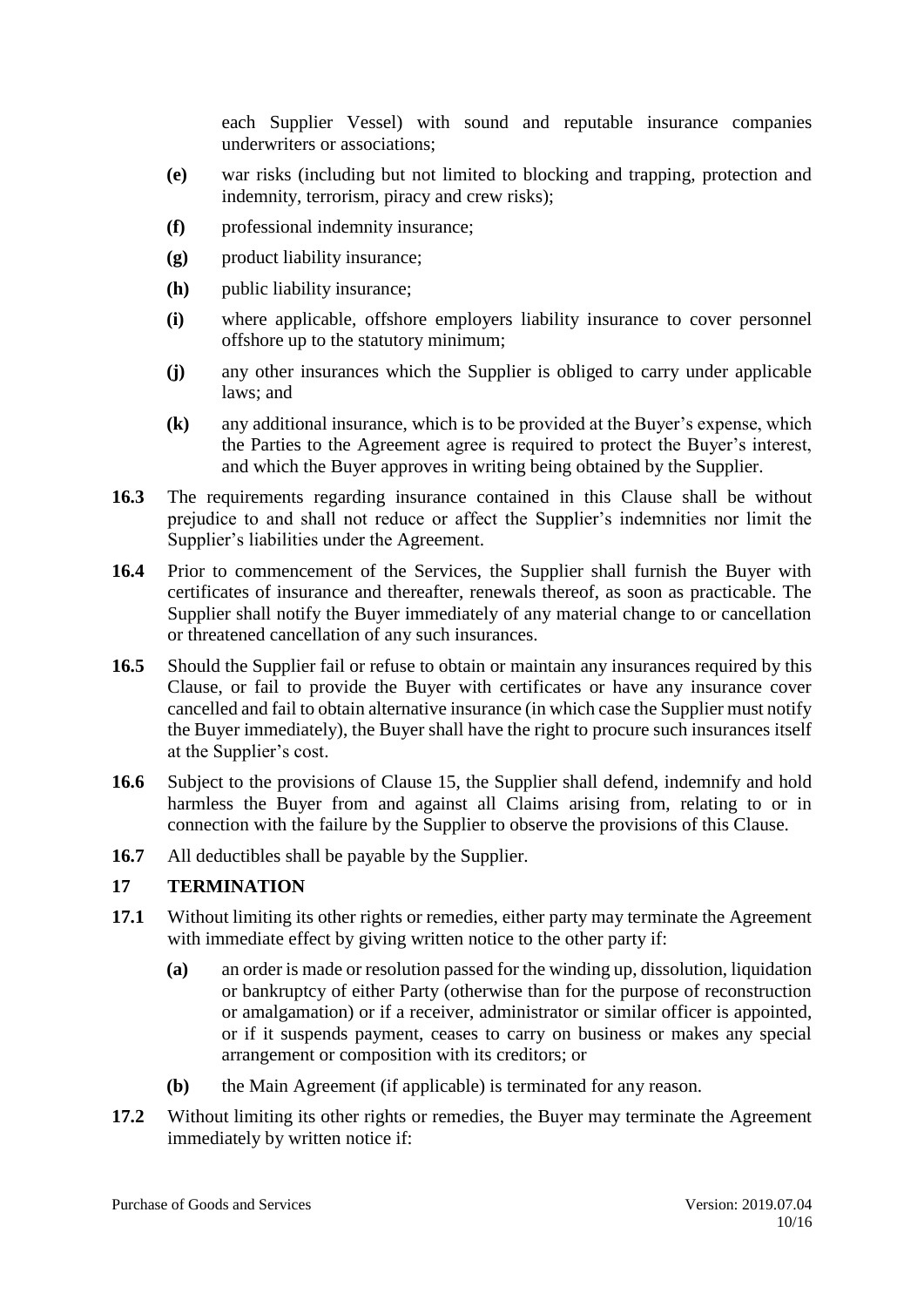- **(a)** in respect of the supply of Services there is a material breach by the Supplier of the Agreement and (if capable of remedy) the Supplier has failed to remedy the breach within 30 days after being notified in writing to do so;
- **(b)** in respect of the supply of Goods, in whole or in part at any time before the Date of Delivery, by giving written notice to the Supplier, whereupon the Supplier shall discontinue all work on the Agreement. The Buyer shall pay the Supplier fair and reasonable compensation for any work in progress on the Goods at the time of termination, but such compensation shall not include loss of anticipated profits or any Consequential Loss; or
- **(c)** the Buyer in its sole discretion believes that the Supplier is in breach of Clause 23.
- **17.3** Without limiting its other rights or remedies, the Buyer may terminate the Agreement by giving the Supplier no less than 10 Business Days' written notice.

# **18 CONSEQUENCES OF TERMINATION**

- **18.1** Termination of the Agreement, however arising, shall not affect any of the parties' rights and remedies that have accrued as at termination.
- **18.2** Clauses which expressly or by implication survive termination of the Agreement shall continue in full force and effect.

### **19 FORCE MAJEURE**

- **19.1** Neither the Buyer nor the Supplier shall be liable for any delay in the supply of the Goods and/or Services, or loss or damage or total or partial failure to perform this Agreement (other than a failure to perform an obligation to pay money) caused wholly or partly by any circumstance or matter beyond the reasonable control of the relevant party, as the case may be, including (without limitation), acts of governmental authorities, fires, strikes, floods, epidemics, quarantine restrictions, wars, insurrections, riots, violent demonstrations, criminal offences, acts and omissions of civil or military authority or of usurped power, requisition or hire by any governmental or other competent authority, embargoes ("Force Majeure Event").
- **19.2** Where a party seeks to rely upon a Force Majeure Event it will advise the other party of the Force Majeure Event at the earliest opportunity and also advise that party of the likely duration of such Force Majeure situation.
- **19.3** The Buyer shall not be responsible to the Supplier for any failure to perform its obligations under the Agreement where there is a corresponding failure by its client to perform its obligations under the Main Agreement due to a Force Majeure Event, provided that the Buyer takes all reasonable steps to pursue its rights under the Main Agreement.
- **19.4** Each party shall have the option to terminate the Agreement on giving 10 Business Days' notice in the event that a party is unable to fulfil its obligations in terms of the Agreement by reason of a Force Majeure event that so prevents a party fulfilling such obligations.

### **20 BUYER'S REMEDIES**

**20.1** If the Supplier fails to deliver the Goods and/or perform the Services by the applicable date, the Buyer shall, without limiting its other rights or remedies, have one or more of the following rights: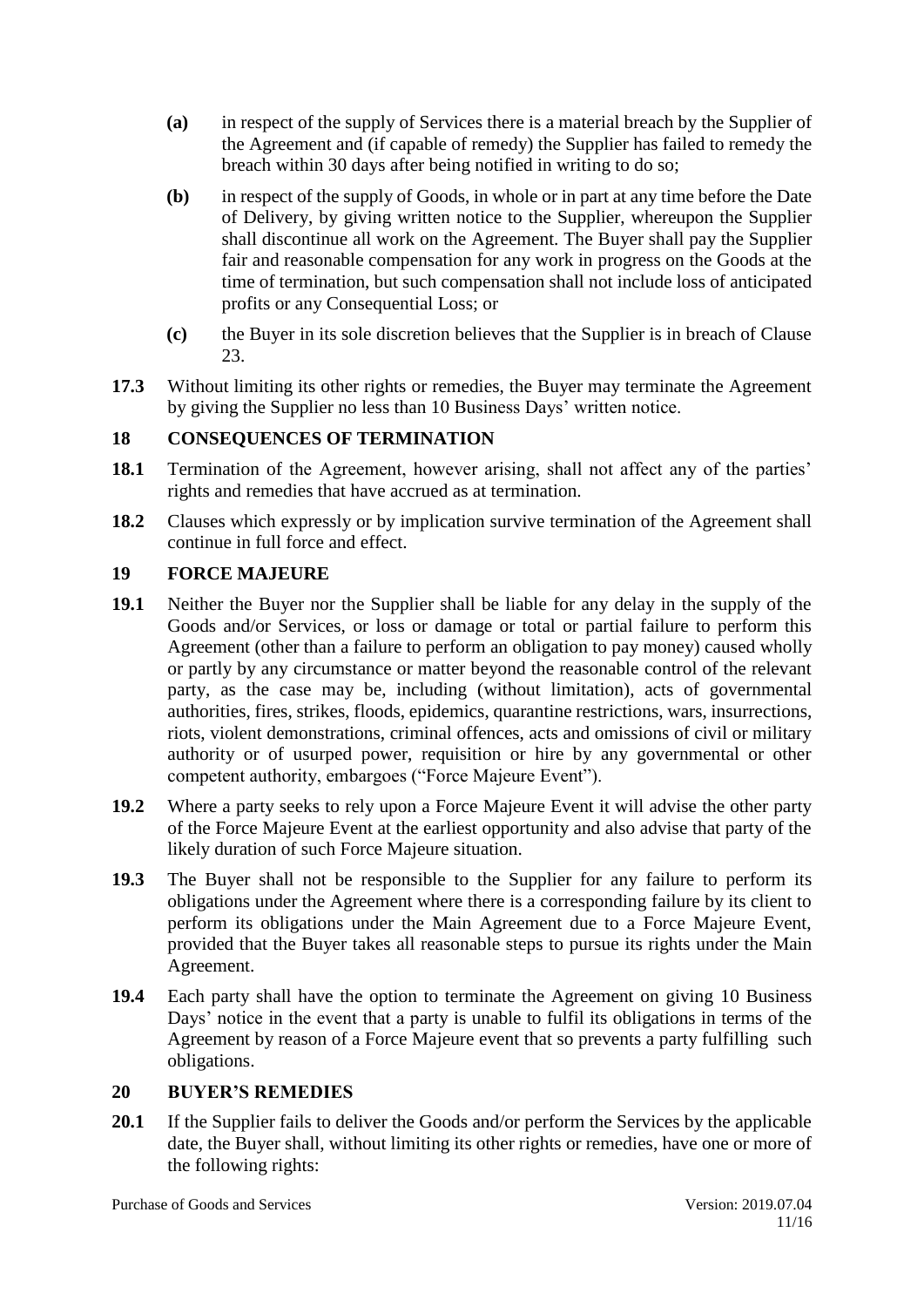- **(a)** to refuse to accept any subsequent delivery of the Goods and/or performance of the Services which the Supplier attempts to make;
- **(b)** to recover from the Supplier any costs incurred by the Buyer in obtaining substitute goods and/or services from a third party;
- **(c)** where the Buyer has paid in advance for Goods which have not been delivered by the Supplier and/or Services that have not been provided by the Supplier, to have such sums refunded by the Supplier; and
- **(d)** to claim damages for any additional costs, loss or expenses incurred by the Buyer which are in any way attributable to the Supplier's failure to meet such dates.
- **20.2** If the Supplier has delivered Goods that do not comply with the undertakings set out in Clause 4.1, then, without limiting its other rights or remedies, the Buyer shall have one or more of the following rights, whether or not it has accepted the Goods:
	- **(a)** to reject the Goods (in whole or in part) whether or not title has passed and to return them to the Supplier at the Supplier's own risk and expenses;
	- **(b)** to require the Supplier to repair or replace the Goods, or to provide a full refund of the price of the rejected Goods (if paid);
	- **(c)** to refuse to accept any subsequent delivery of the Goods which the Supplier attempts to make;
	- **(d)** to recover from the Supplier any expenditure incurred by the Buyer in obtaining substitute goods from a third party; and
	- **(e)** to claim damages for any additional costs, loss or expenses incurred by the Supplier arising from the Supplier's failure to supply Goods in accordance with Clause 4.1.

### **21 HSEQ**

**21.1** The Supplier shall at all times perform its obligations under the Agreement in a safe and responsible manner and shall observe and comply with HSEQ Requirements, all statutory obligations and industry standards.

### **22 SUPPLIER CODE OF CONDUCT**

**22.1** In connection with the Supplier's performance of the Agreement, the Supplier agrees to act consistently with the Buyer's Supplier Code of Conduct which is available upon request from the Buyer.

### **23 BUSINESS ETHICS**

- 23.1 In carrying out its respective obligations under the Agreement, each party shall comply with all applicable laws and regulations of its local country and of any other applicable country.
- **23.2** Each party represents and warrants that:
	- **(a)** it is not in breach of any bribery or corruption under any applicable corruption laws;
	- **(b)** it is not in breach of any applicable anti-laundering laws; and
	- **(c)** it has no involvement with any slavery, human trafficking or child labour in its corporate activities and shall comply with the Modern Slavery Act 2015.

Purchase of Goods and Services **Version: 2019.07.04**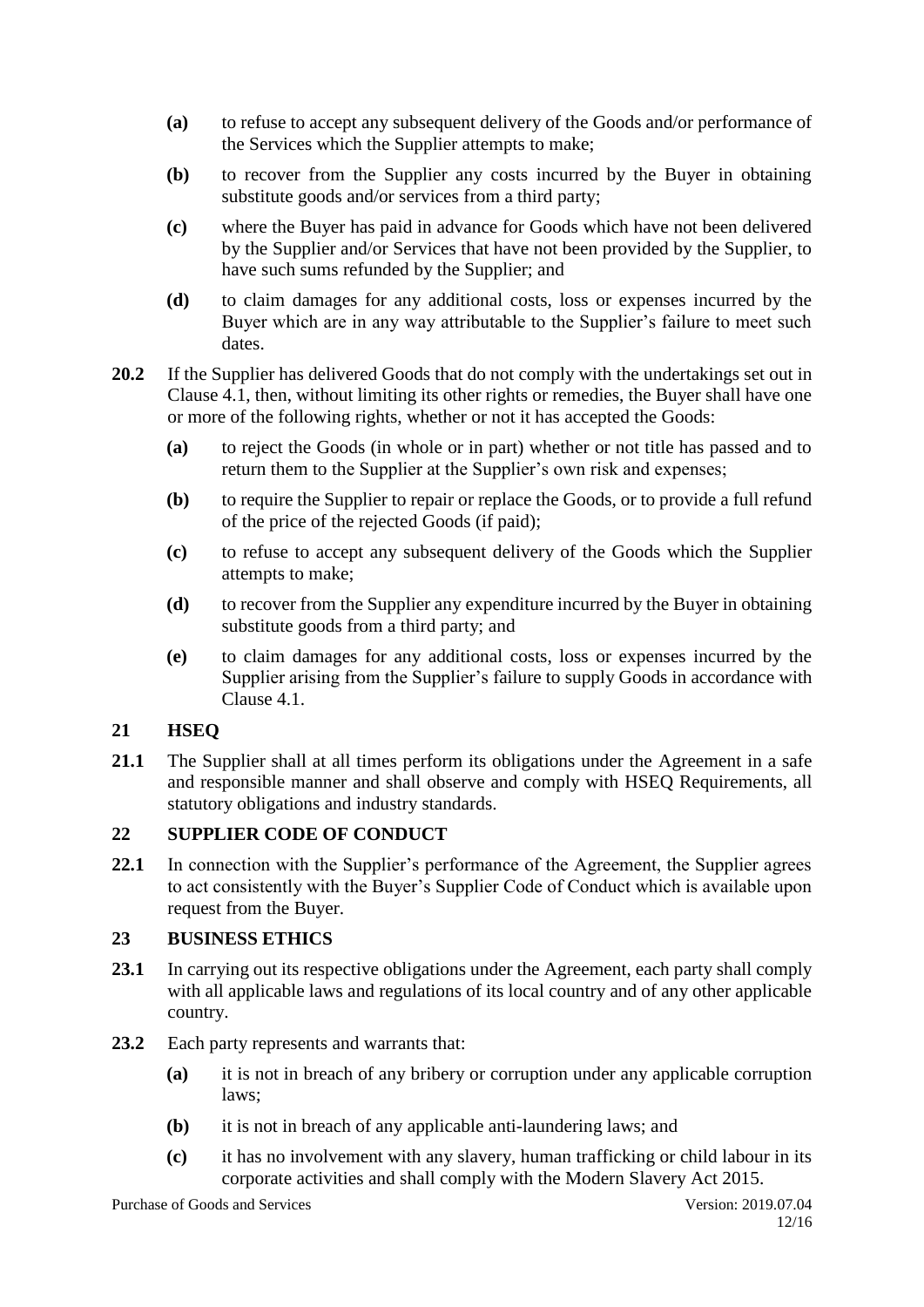- **23.3** Without prejudice to any other Clause of the Agreement, the offending party shall indemnify and hold harmless the other party and any of its Affiliates against all Claims and in respect of all loss suffered by them as a result of or relating to violations of this Clause. For the avoidance of doubt, Clause 14 shall not apply in respect of a party's rights of indemnity under this Clause.
- **23.4** The Supplier shall if so requested by the Buyer in writing promptly provide any information which the Buyer may reasonably require in order to monitor its compliance with this Clause. In particular and without limitation, a director or other duly authorised representative of the Supplier with direct responsibility for the Agreement shall certify in writing to the Buyer on an annual basis its full compliance with this Clause during the preceding year.
- **23.5** The Supplier shall where lawful notify the Buyer immediately in writing upon becoming aware of, or suspecting:
	- **(a)** any failure to comply with any provisions of this Clause; and
	- **(b)** any extortive solicitation, demand or other request for anything of value, by or on behalf of any person relating to the Agreement or its subject matter.
- **23.6** Any failure by the Supplier to comply with any provision of this Clause shall constitute a material breach of the Agreement.
- 23.7 In the event of a breach or suspected breach of this Clause, such determination to be at the sole discretion of the Buyer, the Buyer shall be entitled to with immediate effect suspend performance of its obligations under the Agreement and/or terminate the Agreement.

### **24 DATA PROTECTION**

- **24.1** The Supplier warrants that it shall process any personal data in relation to the Agreement at all times in accordance with Data Protection Laws.
- **24.2** Without prejudice to any other Clause of the Agreement, the Supplier shall indemnify and hold harmless the Buyer and any of the Buyer's Affiliates against all Claims and in respect of all loss suffered by them as a result of or relating to violations of this Clause. For the avoidance of doubt, Clause 14 shall not apply in respect of a party's rights of indemnity under this Clause.

# **25 TRADE COMPLIANCE**

- **25.1** The Supplier warrants compliance with:
	- **(a)** Global Trade Laws in all respects related directly or indirectly to the performance of the Agreement and undertakes that they will not, through any act or omission place the Supplier in violation of Global Trade Laws; and
	- **(b)** all other rules and regulations including those of the territories where Goods and/or Services are to be delivered.
- **25.2** Without prejudice to any other Clause of the Agreement, the Supplier shall indemnify and hold harmless the Buyer and any of the Buyer's Affiliates against all Claims and in respect of all loss suffered by them as a result of or relating to violations of this Clause including any penalties or costs associated with government investigations or enforcement actions under Global Trade Laws. For the avoidance of doubt, Clause 14 shall not apply in respect of a party's rights of indemnity under this Clause.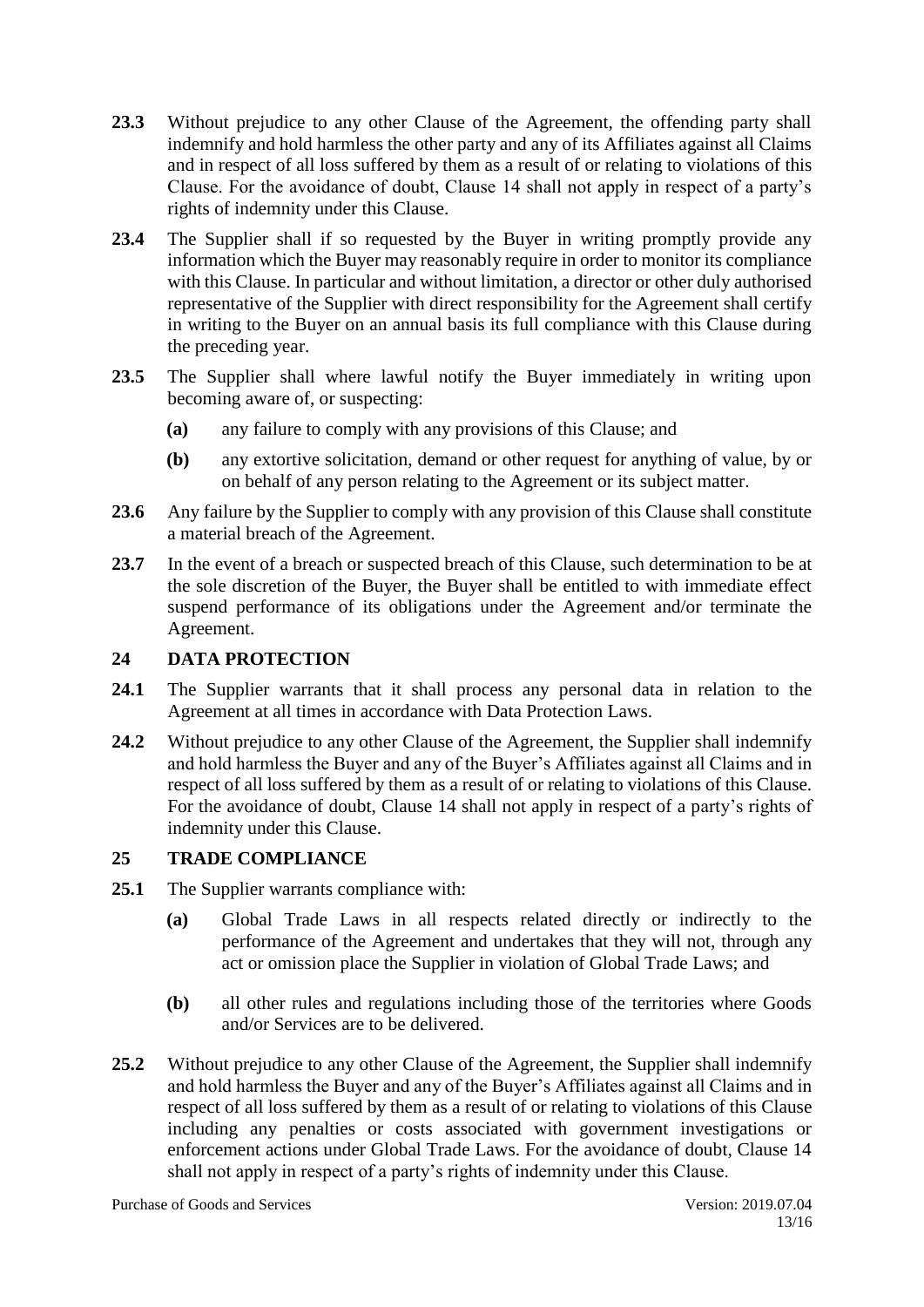- **25.3** The Supplier represents and warrants that it, its affiliates, and its directors, officers, key employees or agents are not Sanctioned Persons.
- **25.4** Any breach, known future conduct that would likely cause a breach (as determined by either party in its discretion), or a change to Global Trade Laws which makes continued performance under the Agreement impermissible, entitles either party at its absolute discretion to immediately terminate this Agreement. In that event and if either party terminates this Agreement due to a change in applicable Global Trade Laws, both parties agree that: (i) such termination shall not constitute a breach of this Agreement by the party terminating and the other party waives any and all claims against the terminating party for any loss, cost or expense, including consequential damages that the other party may incur by virtue of such termination; and (ii) both parties agree to take reasonable steps to cooperate in winding down this Agreement.

### **26 TAX**

- **26.1** If the Buyer has a legal responsibility to directly pay to the appropriate taxing authority any Taxes included in the payment due to the Supplier, the Buyer may withhold and deduct the amount of such taxes from the amounts payable otherwise due to the Supplier in accordance with the Agreement. The Buyer shall not be liable to the Supplier, and the Supplier shall have no Claim against the Buyer, for any amount that would otherwise be payable to the Supplier that the Buyer has withheld from the amounts payable to the Supplier and either has paid or has not yet remitted to the taxing authorities, until the Buyer is released from all liability with respect to the amount so withheld and is lawfully entitled to pay said sum to the Supplier. Any amount so withheld by the Buyer will be deemed to have been made on the Supplier's behalf as if the payment had been made to the Supplier and will relieve the Buyer of any further obligation to the Supplier with respect to such amount. The Supplier may avoid withholding of certain Taxes by providing written documentation to the Buyer prior to payment indicating that the Supplier is lawfully exempt from or otherwise not subject to such Taxes being deducted from payment, however, the Buyer shall have the right to accept or reject such documentation or to require further evidence of the Supplier's taxable status.
- **26.2** The Supplier shall be solely responsible for any administration as required by any and all competent authorities, including, but not limited to, payroll, pension arrangements, Tax, social security contributions and other mandatory dues and related matters which may arise as a consequence of the Agreement and the Supplier undertakes to fully inform itself prior to the date of the commencement of any Services of the requirements for due compliance with all tax and/or social security obligations and all costs, including third party consultancy and advisory costs, related to such compliance shall at all times remain for the account of the Supplier.
- **26.3** The Supplier warrants to the Buyer that it will comply with all obligations for full and timely compliance as required by the relevant competent authorities, including, but not limited to, information, documentation, certification, registration, reporting, withholding and payment of any and all Taxes, of whatever name and nature, including, but not limited to, any withholding from remuneration derived from the Agreement; social security contribution; corporate taxation; income tax and any other contribution and/or premiums for unemployment or medical insurance and/or workers compensation in accordance with all applicable laws, rules and regulations.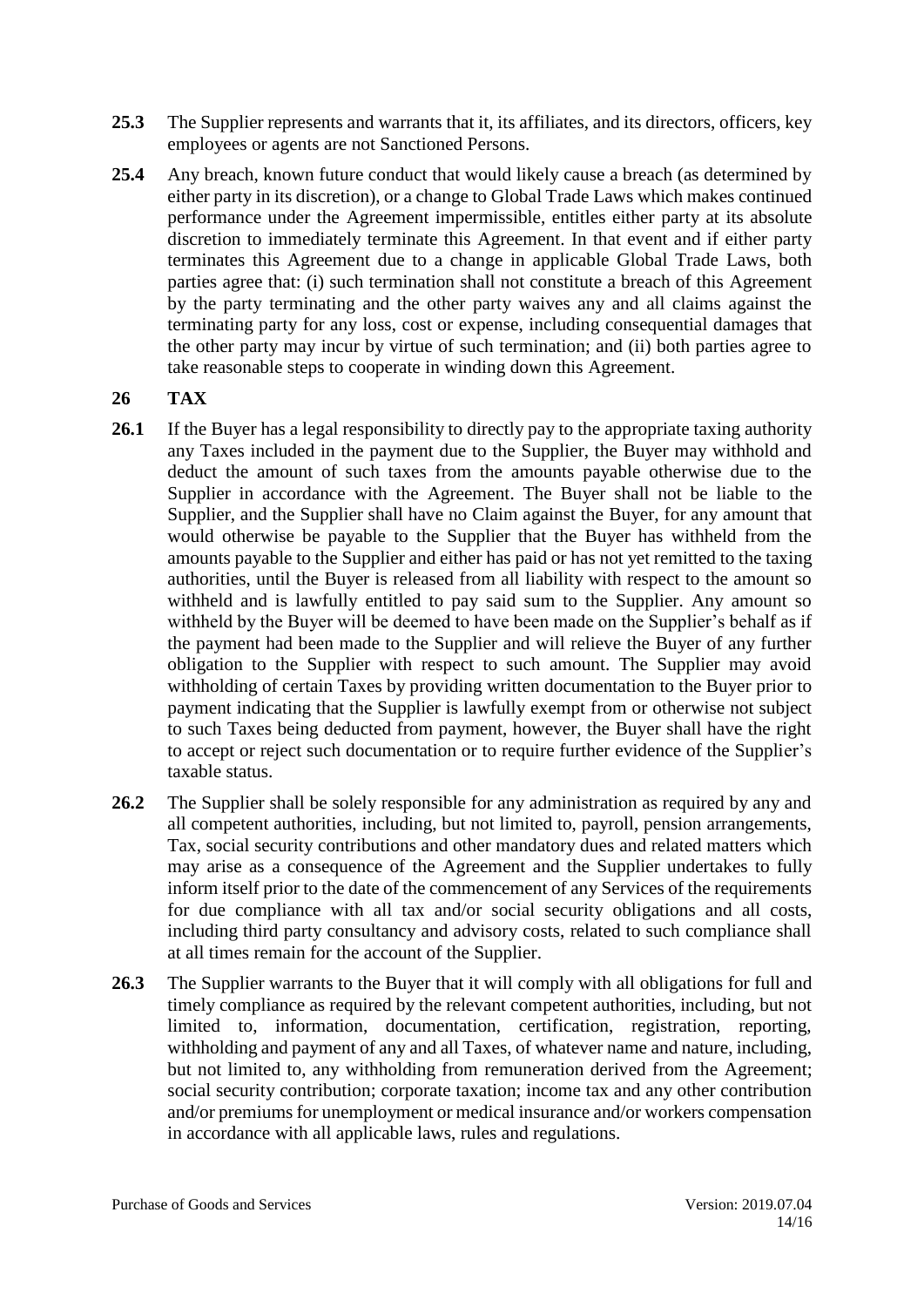- **26.4** The parties shall comply with any applicable laws relating to import, VAT, GST and customs duties.
- 26.5 Without prejudice to any other Clause of the Agreement, the Supplier shall indemnify and hold harmless the Buyer and any of the Buyer's Affiliates against all Claims and in respect of all loss suffered by them as a result of or relating to violations of this Clause. For the avoidance of doubt, Clause 14 shall not apply in respect of a party's rights of indemnity under this Clause.

### **27 GENERAL**

27.1 Assignment and other dealings

The Supplier shall not, without the prior written consent of the Buyer, assign, transfer, mortgage, charge, subcontract, declare a trust over or deal in any other manner with any or all of its rights or obligations under the Agreement.

- **27.2** Notices
	- **(a)** Any notice given to a party in connection with the Agreement shall be by email and/or post.
	- **(b)** Any notice shall take effect on receipt by the other party and shall be deemed to have been received:
		- **(i)** if sent by email, on the day of transmission;
		- $(iii)$  if posted, on the  $7<sup>th</sup>$  day after posting; and
		- **(iii)** if delivered by hand, on the day of delivery.
	- **(c)** The provisions of this Clause shall not apply to the service of any proceedings or other documents in any legal action.
- **27.3** Severance
	- **(a)** If any provision or part-provision of the Agreement is or becomes invalid, illegal or unenforceable, it shall be deemed modified to the minimum extent necessary to make it valid, legal and enforceable. If such modification is not possible, the relevant provision or part-provision shall be deemed deleted. Any modification to or deletion of a provision or part-provision under this Clause shall not affect the validity and enforceability of the rest of the Agreement.
	- **(b)** If any provision or part-provision of the Agreement is invalid, illegal or unenforceable, the parties shall negotiate in good faith to amend such provision so that, as amended, it is legal, valid and enforceable, and, to the greatest extent possible, achieves the intended commercial result of the original provision.
- **27.4** Waiver

A waiver of any right under the Agreement or law is only effective if it is in writing and shall not be deemed to be a waiver of any subsequent breach or default. No failure or delay by a party in exercising any right or remedy provided under the Agreement or by law shall constitute a waiver of that or any other right or remedy, nor shall it prevent or restrict its further exercise of that or any other right or remedy. No single or partial exercise of such right or remedy shall prevent or restrict the further exercise of that or any other right or remedy.

**27.5** No partnership or agency